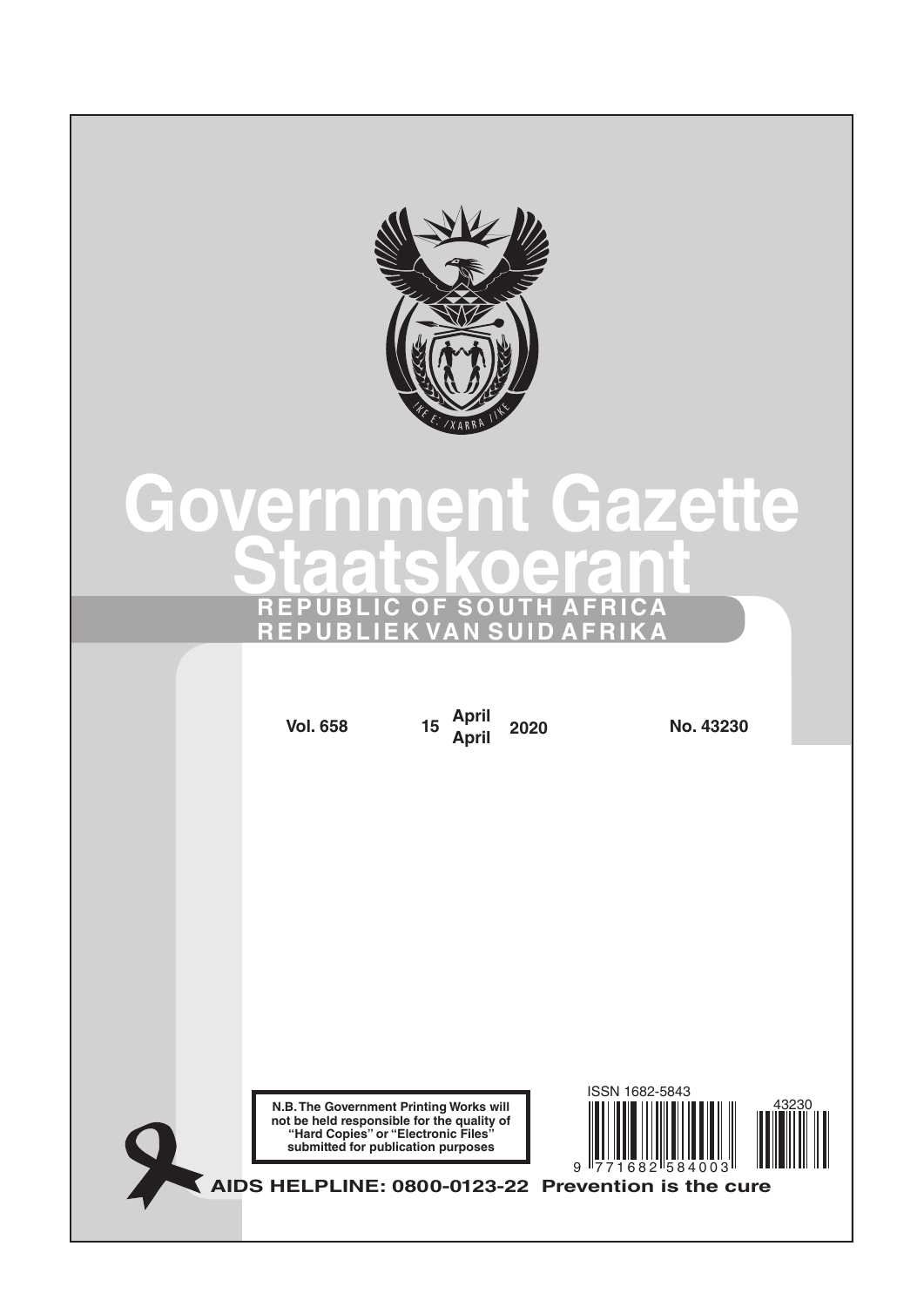# **IMPORTANT NOTICE:**

**The GovernmenT PrinTinG Works Will noT be held resPonsible for any errors ThaT miGhT occur due To The submission of incomPleTe / incorrecT / illeGible coPy.**

**no fuTure queries Will be handled in connecTion WiTh The above.**

#### **Contents**

|     |                                                                                                          | Gazette | Page |
|-----|----------------------------------------------------------------------------------------------------------|---------|------|
| No. |                                                                                                          | No.     | No.  |
|     | <b>GENERAL NOTICES • ALGEMENE KENNISGEWINGS</b>                                                          |         |      |
|     | Independent Communications Authority of South Africa/ Onafhanklike Kommunikasie-owerheid van Suid-Afrika |         |      |
| 245 |                                                                                                          | 43230   |      |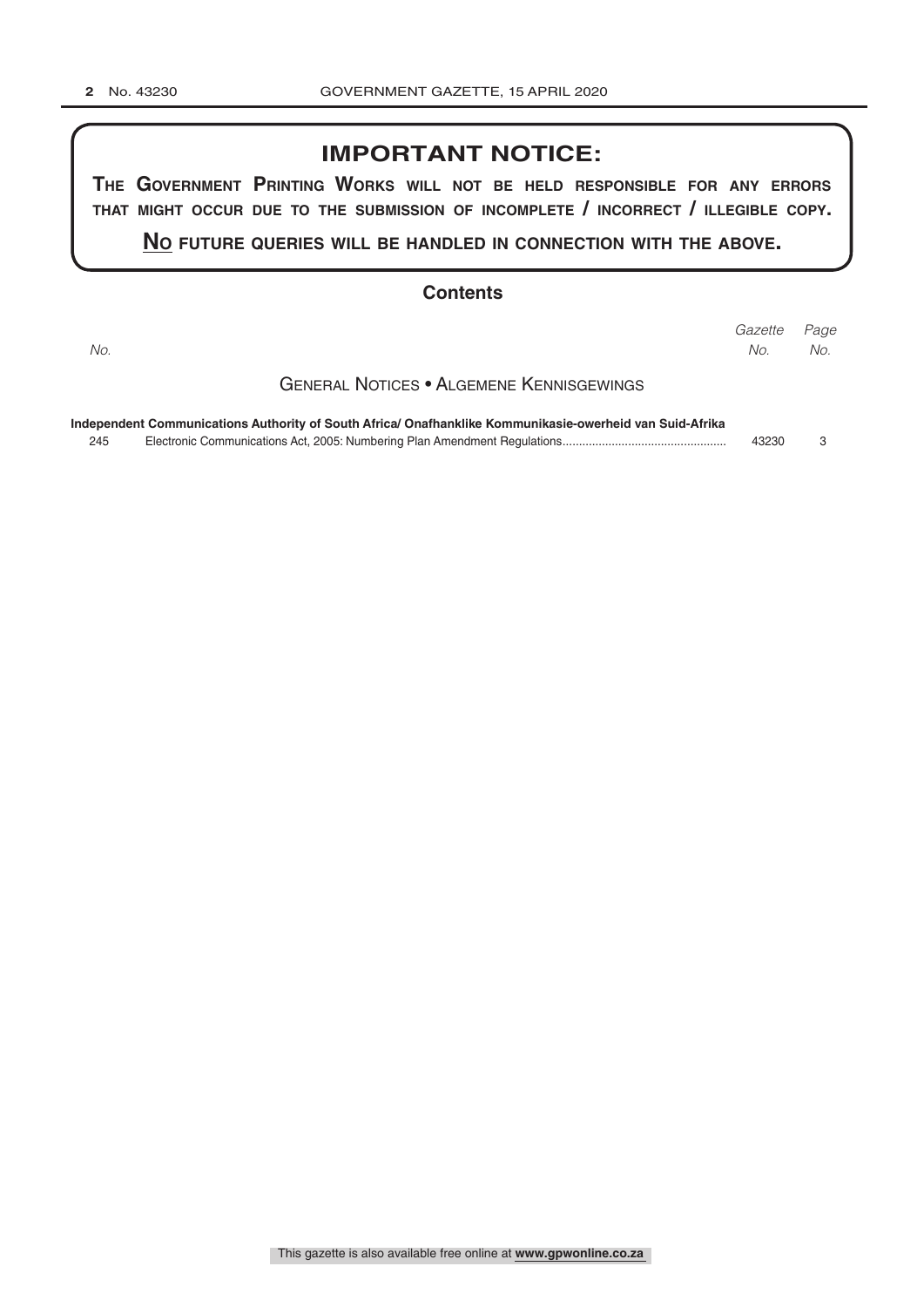# General Notices • Algemene Kennisgewings



# **NUMBERING PLAN AMENDMENT REGULATIONS**

The Independent Communications Authority of South Africa ("the Authority") hereby publishes amendments to the Numbering Plan Regulations, 2016 (Notice No. 370 of 2016) in terms of section 4 read with section 68 of the Electronic Communications Act, 2005, as amended ("ECA") to the extent reflected in the Schedule.

\_\_\_\_\_\_\_\_\_\_\_\_\_\_\_\_\_\_\_\_\_\_\_

Dr. Keabetswe Modimoeng Acting Chairperson

Date: 04/04/2020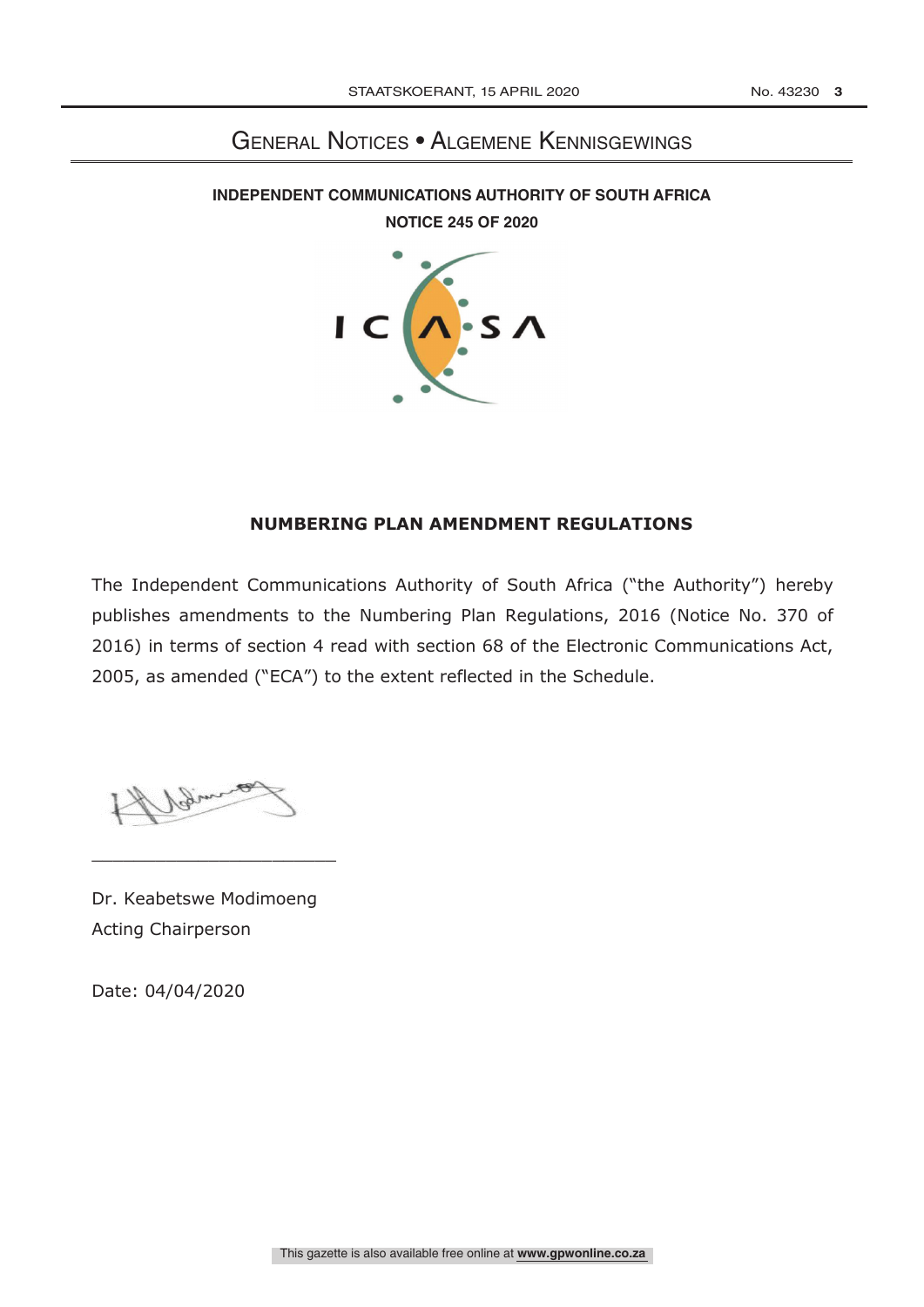#### **SCHEDULE**

# **1. Definition**

In these Regulations "the Regulations" means the Regulations published under Government Notice No. 370 (Government Gazette No. 39861 of 24 March 2016), as amended in Government Notice No. 240 (Government Gazette No. 40723 of 27 March 2017).

# **2. Amendment of regulation 17(4) of the Regulations**

2.1 Regulation 17 of the Regulations is hereby amended by the addition to subregulation (4) of the following paragraph:

"(j) the service code "116" is mandated for Child Helpline service. The Child Helpline service accessed, either by call or short messaging services, through the service code "116" shall incur no charges to the caller or sender."

2.2 Regulation 17 of the Regulations is hereby amended by the insertion of subregulation (6) of the following paragraph:

"(6) nine (9) months after the publication of these Regulations, the code "116" will be the exclusive number for Child Helpline services."

# **3. Short Title and Commencement**

These Regulations are called the Numbering Plan Amendment Regulations, 2020 and will come into force three (3) months after the date of publication in the Government Gazette.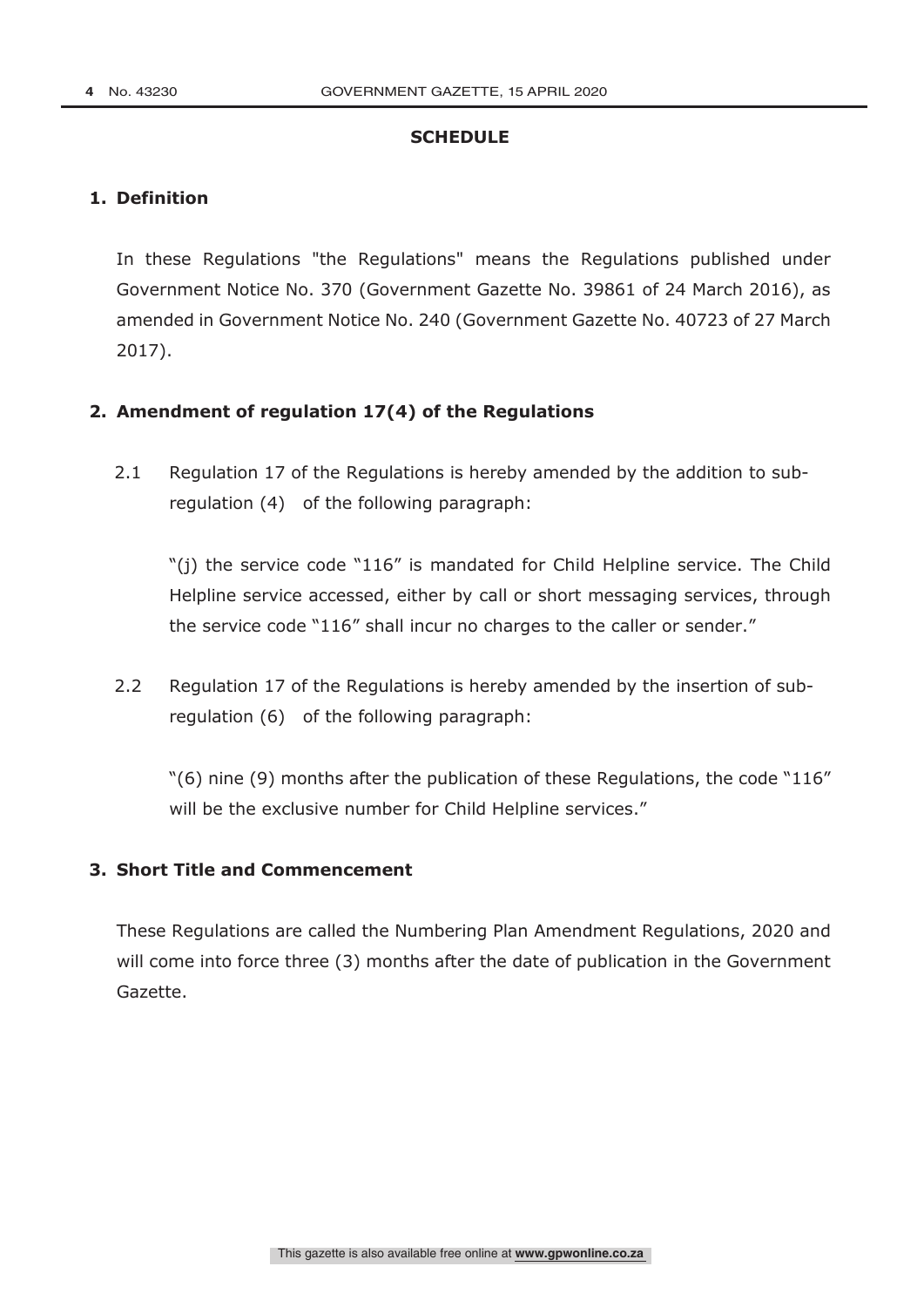#### **REASONS DOCUMENT**

On 01 March 2019, the Independent Communications Authority of South Africa ("the Authority") published a notice in Government Gazette No. 42272 notifying its intention to amend the regulation 17 of the Numbering Plan Regulations, 2016 ("the Regulations") to give effect to the implementation of the short code "116" for the provision of Child Helpline services; following a Communications Regulatory Association of Southern Africa's ("CRASA") Resolution. Stakeholders were given a period of thirty (30) working days, from the date of publication, to make submission to the Authority on the proposed amendment.

By the deadline the Authority received written submissions which contributed to the proposed amendment to the Numbering Plan Regulations as follows:

- 1. Telkom SA Ltd "Telkom";
- 2. Cell C Limited "Cell C"; and
- 3. Vodacom Pty Ltd "Vodacom".

Below we outline the Authority's decisions and reasons.

# **1. IMPLEMENTATION OF THE SHORT CODE "116" FOR CHILD HELPLINE SERVICES**

**1.1.** The third ("3<sup>rd"</sup>) Annual CRASA General Meeting held on 24 - 28 March 2014 in Lesotho, resolved that CRASA Member States were to harmonize and reserve a three (3) digit code "116" for the provision of Child Helpline services.

The abovementioned resolution provides for the following pertaining to the short code "116":

(a) Member States were required to consider the allocation of the short code "116" to give access to Child Helplines services run by organizations dedicated to the welfare of children and accredited by the Ministry responsible for children in their respective countries;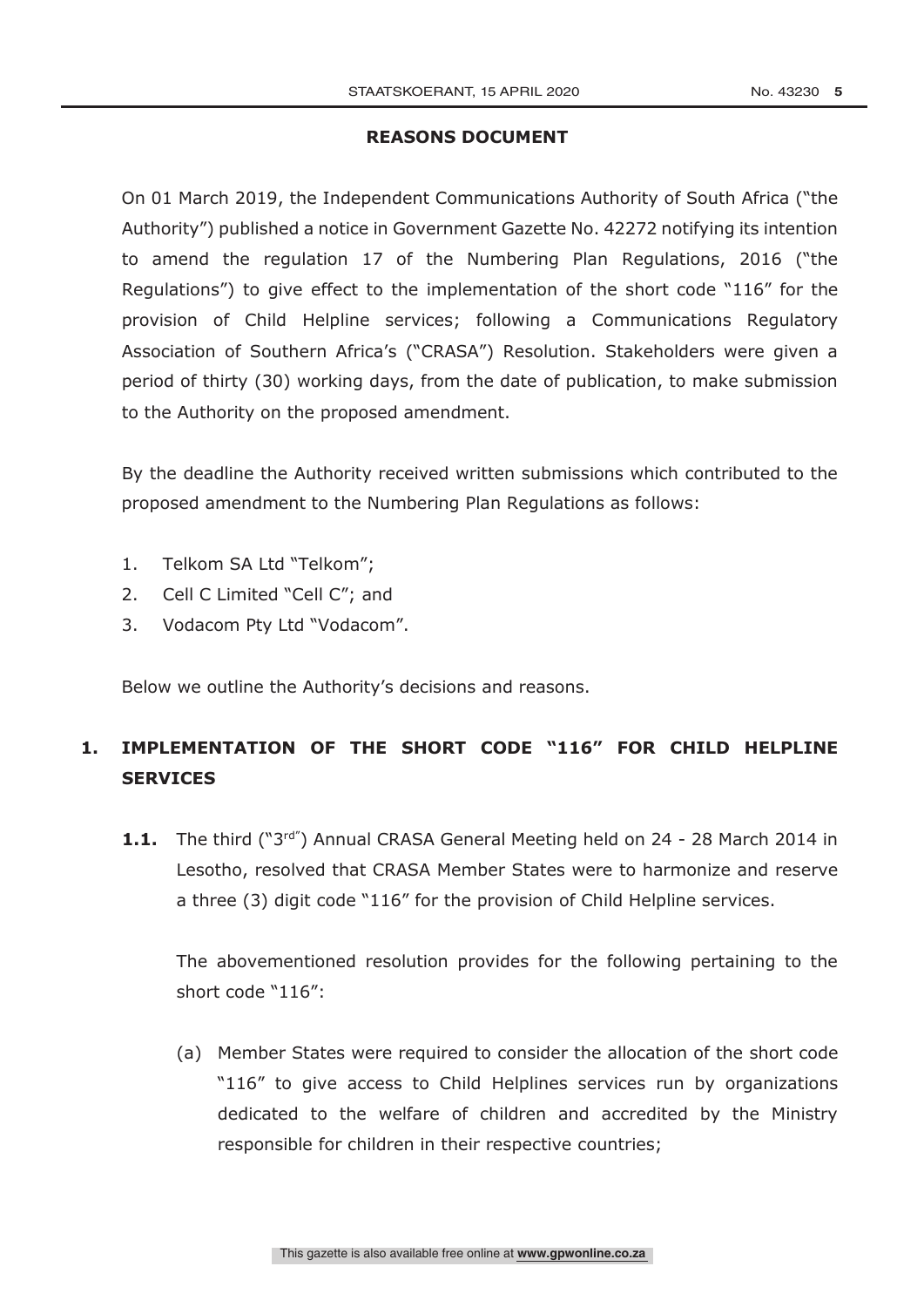-

- (b) Member States that have existing Child Helplines services operating on a variety of telephone numbers needed to consider introducing the "116" number in parallel to other numbers being used;
- (c) Member States were required to consider providing free of charge communication services to persons using Child Helpline services in order to assist a child in distress; and
- (d) Member States were required to conduct education campaigns to promote awareness of these numbers.
- **1.2.** The abovementioned Resolution was subsequently tabled before Southern African Development Community (SADC) Ministers responsible for Communications, Postal and ICT services in Mangochi, Malawi on 24 November 20141.
- **1.3.** In determining and assessing the applicability of the abovementioned resolution for implementation in South Africa, the Authority considered, in part, the following factors:
	- (a) the legislative mandate:

Section 4(3)(i) of the Independent Communications Authority of South Africa Act No 13 of 2000 ("ICASA Act"), as amended and cited as follows:

the Authority" May *attend conferences convened by the relevant United Nations Specialized Agencies and any other bodies and, where applicable, must implement any decisions adopted by such Agencies and other bodies to which the Republic is a party*".

Section 4(3)(i) provides the Authority with, not only, the legislative mandate but the discretion to apply such resolutions subject to applicability.

(b) the status of the existing Child Help line services:

This gazette is also available free online at **www.gpwonline.co.za** Page **5** of **12**

 $<sup>1</sup>$  Media statement on the meeting of SADC Ministers responsible for Communications, Postal and ICTs</sup> Mangochi, Malawi, 21st November 2014.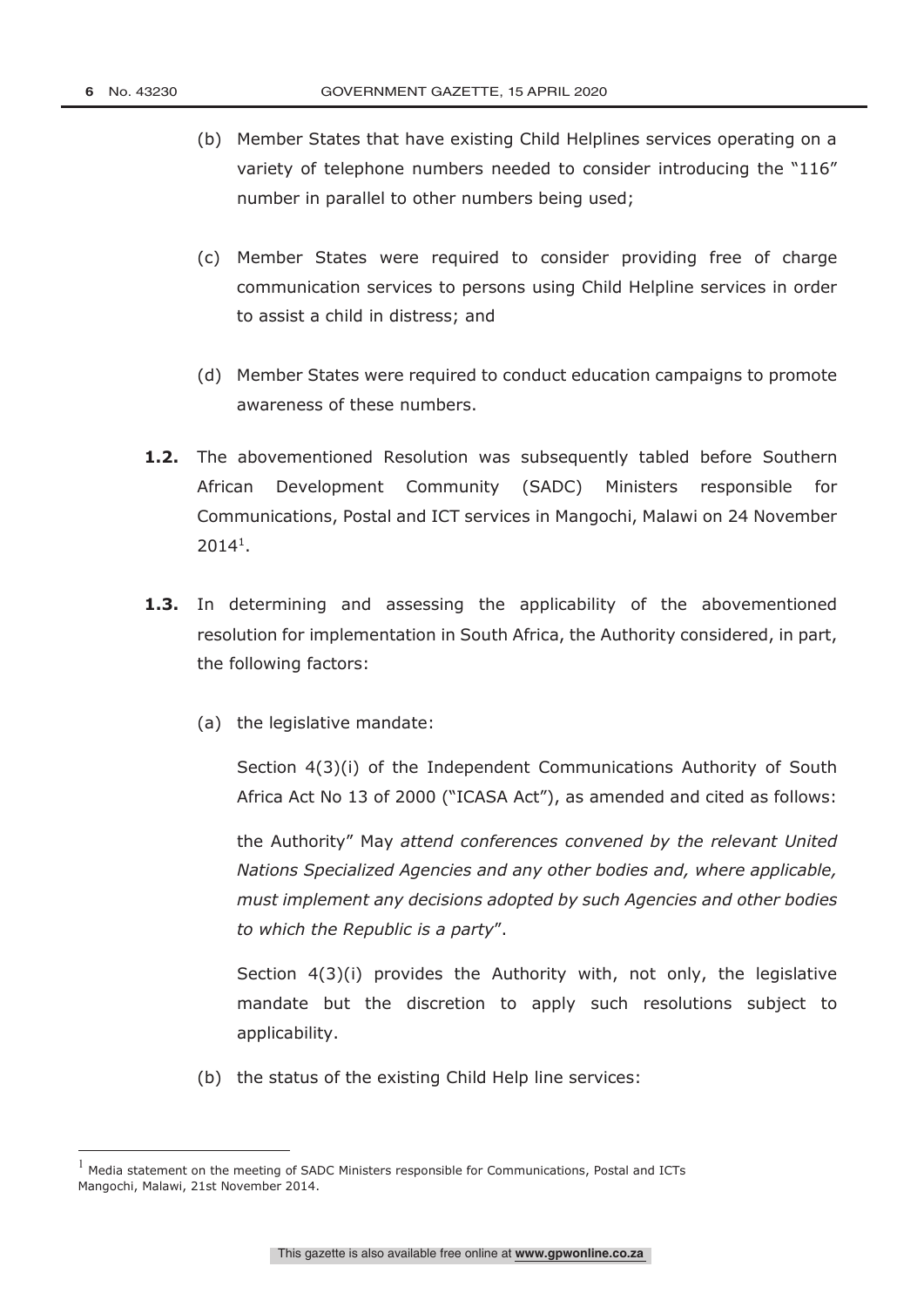South Africa has a Child helpline utilizing the ten-digit number; 0800 055 555.

The ten-digit number is provided free of charge to the caller, subject to the toll-free framework, and is provisioned utilizing call location-based services for optimal routing and response to calls.

The ten-digit number has been in existence for sixteen (16) years and is well vested in the minds of children who are taught this number from early childhood.

Notwithstanding the institute embodied in the current ten-digit number, a shorter number will be easier to memorize considering the intended users of the code.

(c) Global harmonisation trend of the short codes "116" or "116 111" for Child Helpline services:

In 2009 the International Telecommunication Union (ITU) published supplement 5 to the ITU Recommendation e.164 "the Recommendation". The Recommendation was published with the aim of inviting Regulators to consider available mechanisms that may assist to arrive at a globally harmonized national short number for helplines for and about children. To arrive at this objective the Recommendation further invited Regulators to consider, amongst others:

- i. the assignment of the short codes: "116" or "116 111" as a contact number for the provision of access to helplines run by organizations dedicated to the welfare of children; and
- ii. in the event of existing child helplines operating on a variety of numbers, ways and means of introducing either the number "116" or "116 111" in parallel to the other numbers being used.
- (d) An easily identifiable number for Non-South African users due to Regional and global harmonisation of the short code "116":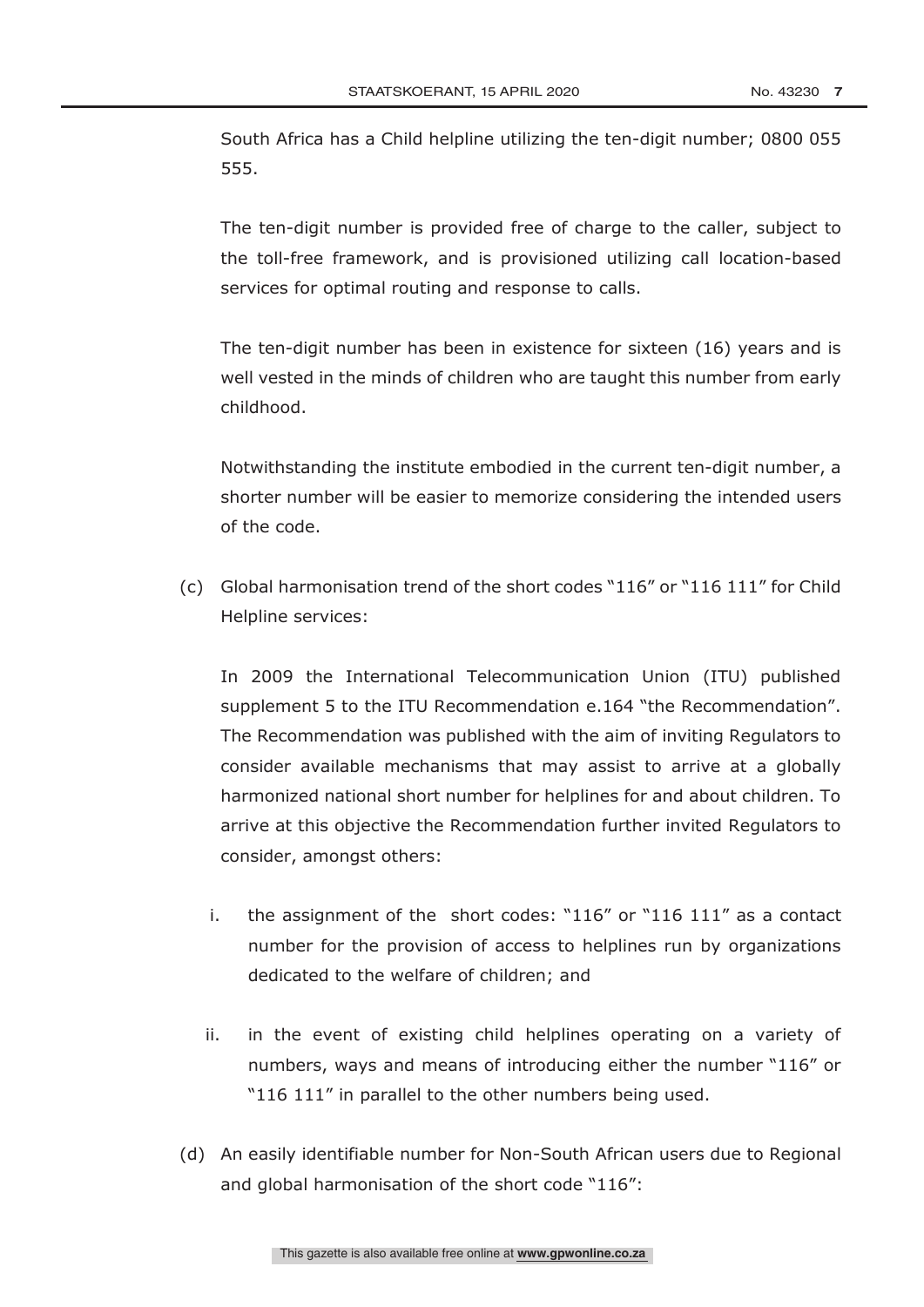Over 14 countries in Africa have harmonized the use of the code "116" for Child Helpline Services. This brings the idea of a regionally harmonized code for Child Helpline services closer to realization.

#### **2. STAKEHOLDER SUBMISSIONS**

In addition to the above, licensees, through their written submissions, submitted the following concerns and recommendations for consideration:

#### **2.1. Current use and migration existing services on the short code "116"**

Cell C sought clarity on whether the short code "116" is free and available for use across all ECS licensee networks, and if not clarity on the migration plans and timelines.

#### **The Authority's Response**

- (a) In terms of whether the short code "116" is free and available for use across all ECS licensee networks, submissions pertaining to the Numbering Audit as prescribed by section 68(6) of the Act and by the Numbering Audit Regulations GG 36506 as published on 29 May 2013, identified that a only one ECS licensee had implemented the short code "116" on its network for On-Net offerings to its subscribers.
- (b) Vodacom, who has implemented the short code "116" on its network, has advised the Authority with respect to the migration of existing services on the short code "116" and also provided proposals with respect to the timeframes that can be applied in implementing the short code to be between sixty (60) to a hundred and twenty (120) days.
- (c) Both Cell C and Telkom also made proposals with respect to the timeframes that can be applied in implementing the short code. Cell C proposed 3 months and Telkom proposed 1 month respectively.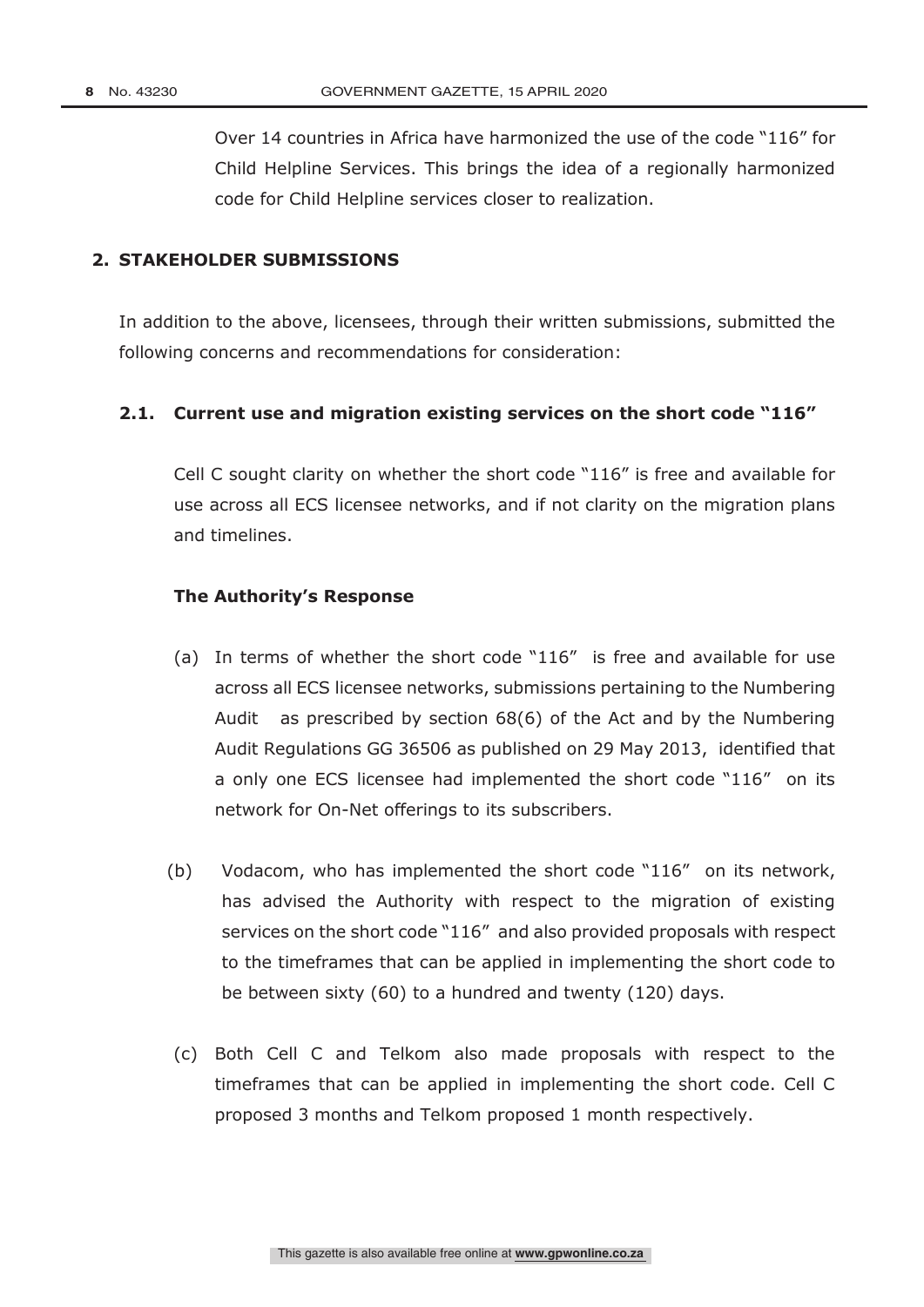- (d) The Authority, having taken into consideration the submissions with respect to the implementation timelines for the short-code, had to revise the provisions of the draft Notice<sup>2</sup> whereby Regulations would have come into effect on 1 April 2020 irrespective of the date of publication. This would have created a possibility in which licensees would have a shorter period to implement the code.
- (e) As a result of the above, the implementation timeline has been reviewed to (3) months from the date of publication.

# **2.2. Portability of the short code "116"**

Cell C sought clarify on whether the short code "116" will be subject to the Number Portability Framework, and if so what arrangements apply.

# **The Authority's Response**

- (a) In line with regulation 3 of the Functional Specification for Mobile Number Portability under the Number Portability Regulations Government Gazette No. 28091 as published on 30 September 2005 as well as regulation 3 of the Functional Specification for Geographic Number Portability under the Number Portability Regulations Government Gazette No.30089 as published 13 July 2007, Short codes, are not subject to the Number Portability framework. As such the short code "116" is not portable.
- (b) Should the consideration arise for the portability of short codes, the portability of such shall be addressed through the review of the Number Portability framework.

# **2.3. Assignment of the short code "116"**

Cell C sought the Authority to clarify which child line entity the code be assigned to and thus routing of communication to the code "116" as well as the criteria for the determination of the Child Helpline entity.

 $\overline{a}$ 

<sup>2</sup> Notice 289 in Government Gazette No 42272 of 2019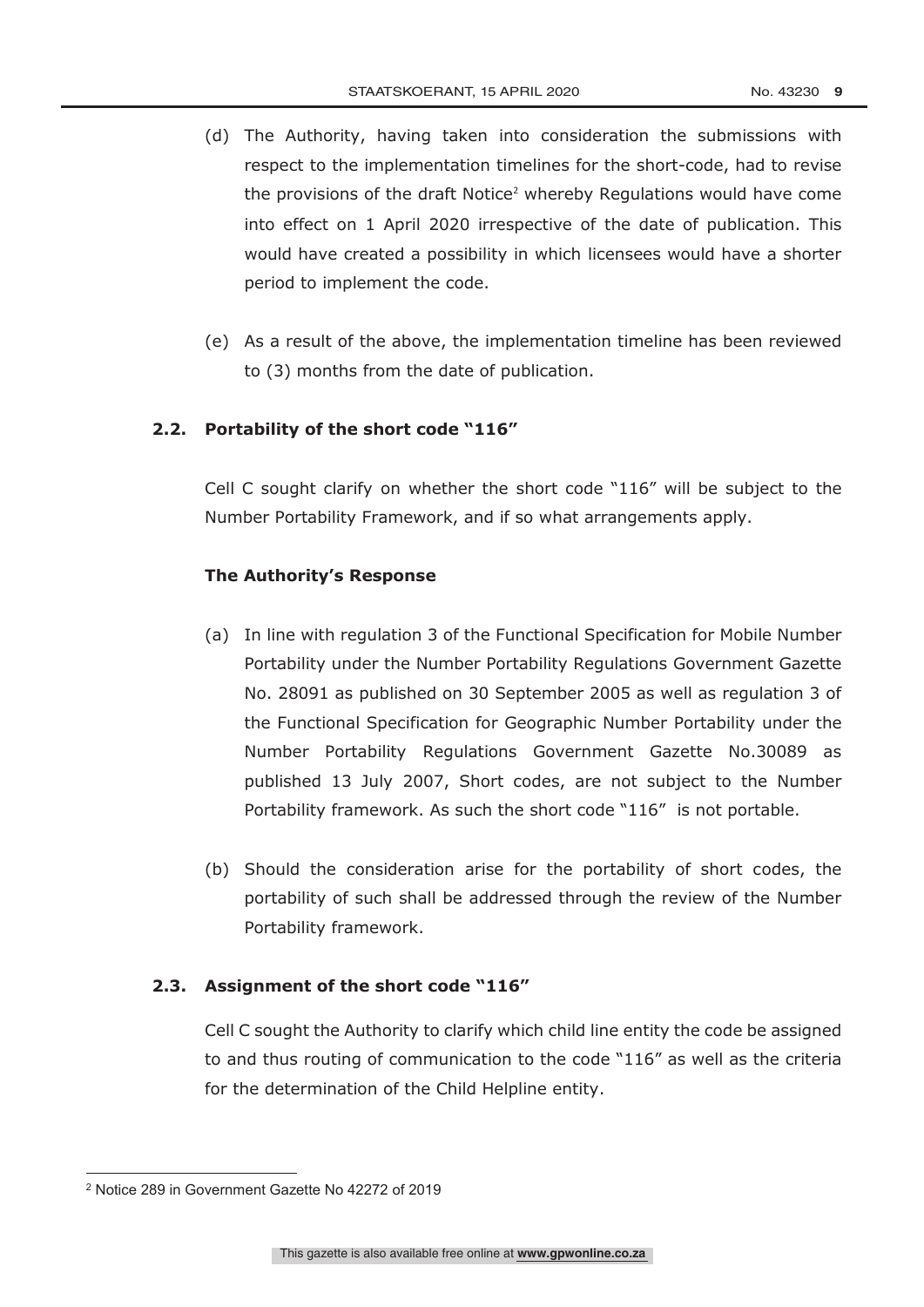#### **The Authority's Response**

- (a) The previously mentioned CRASA Resolution advised member states to assign the code to Child Helplines services run by organizations dedicated to the welfare of children and accredited by the Ministry responsible for children in their respective countries.
- (b) In establishing which entity\entities to whom the code shall be assigned, the following factors were taken into consideration:
	- a. The assignee had to be an organization dedicated to the welfare of children; and
	- b. The assignee had to be accredited and nominated by the Ministry responsible for children i.e. the Department of Social Services
- (c) Childline SA was thus identified as the entity to whom the code shall be assigned.

# **2.4. Parallel provision of the short code "116" and the current numbers utilized for Child Helpline services**

Cell C sought clarity with respect to the timelines for the parallel run of both the existing toll-free number and the short code "116" upon implementation.

#### **The Authority's Response**

- (a) In terms of the Regulations, nine (9) months from the date of publication the number: 0800 055 555 shall be withdrawn and the code "116" will be the exclusive number for Child help line services. This will allow for a six (6) month parallel run for both the 0800 055 555 and the short code "116".
- (b) The said six (6) months period was proposed as an adequate amount of time by Childline SA and the Ministries of Social Services as well as the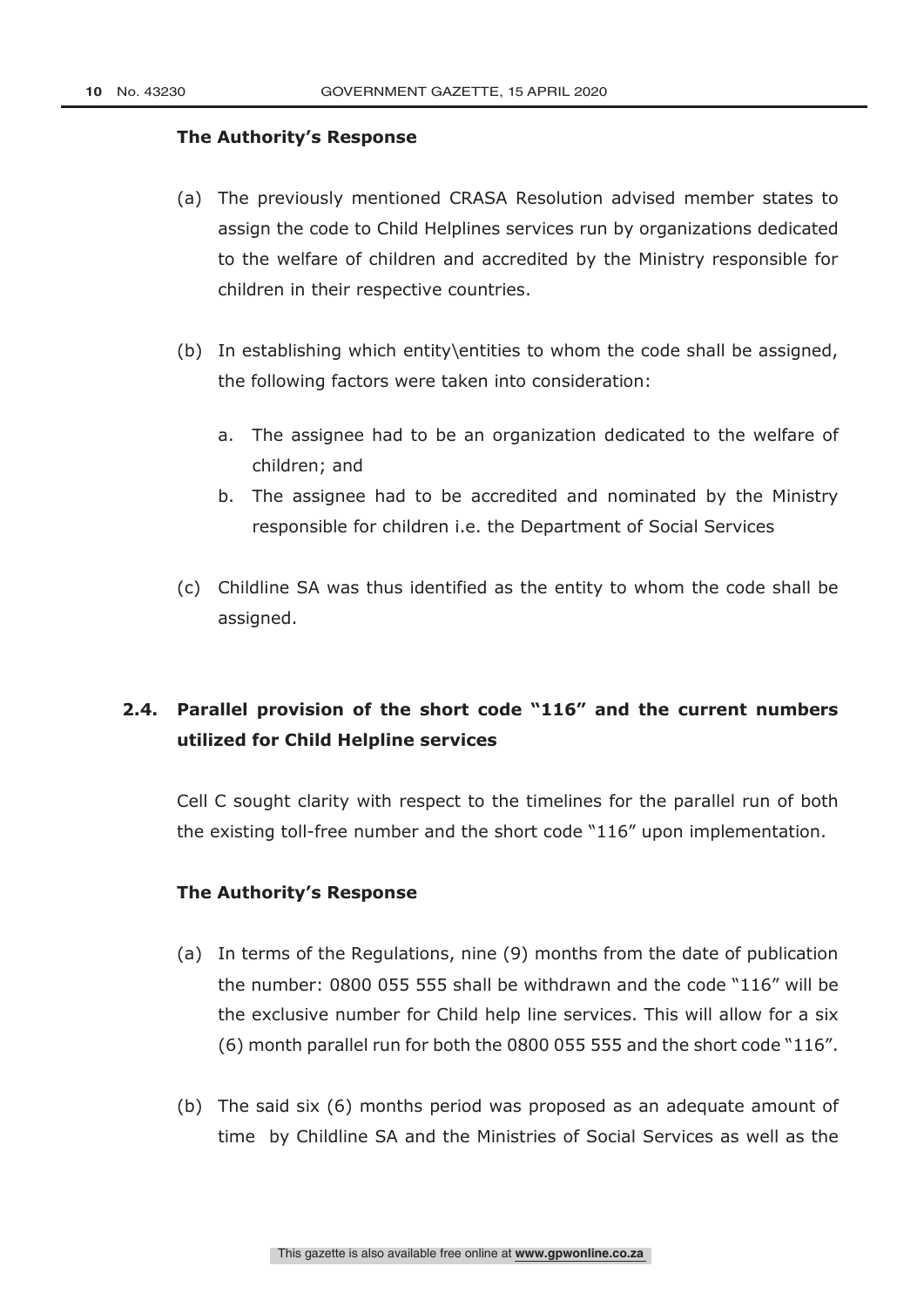Ministry of Communication and Digital Technology considering the proposed launch of the code and envisioned awareness campaign.

#### **2.5. Awareness campaign on the introduction of the short code "116"**

Cell C sought clarity with respect to who shall be responsible for the Awareness campaign for the introduction of the new code.

#### **The Authority's Response**

- (a) The assignee shall lead the awareness campaign in collaboration with the Ministry of Communication and Digital Technology and the Authority.
- (b) Licensees are however implored to join the Authority and its collaborating stakeholders to spread the campaign on its available platforms as a social cohesion initiative for the advancement of child protection services.

#### **2.6. Toll Free Framework**

Cell C submits that currently in line with the toll-free framework provided in the Numbering Plan Regulations, 2016, it routes 080x calls free of charge to the calling party. It further submits that due to almost all the 080x being assigned to Telkom SA, it has not been able to reach an agreement with Telkom SA on the origination rate for toll free services and thus requests the Authority to resolve this matter prior to implementing this Regulation.

#### **The Authority's Response**

- (a) The Reasons Document of the Numbering Plan Regulations, 2016 went to length in reasoning the preferred and adopted toll-free model. The preferred toll-free model proposed zero rated wholesale termination fees and a billing mechanism of a commercially negotiated origination rate that is to be fair and non-discriminatory.
- (b) On the basis that Cell C submits that the origination rate proposed by Telkom SA is unfair or discriminatory, Cell C is advised to refer the matter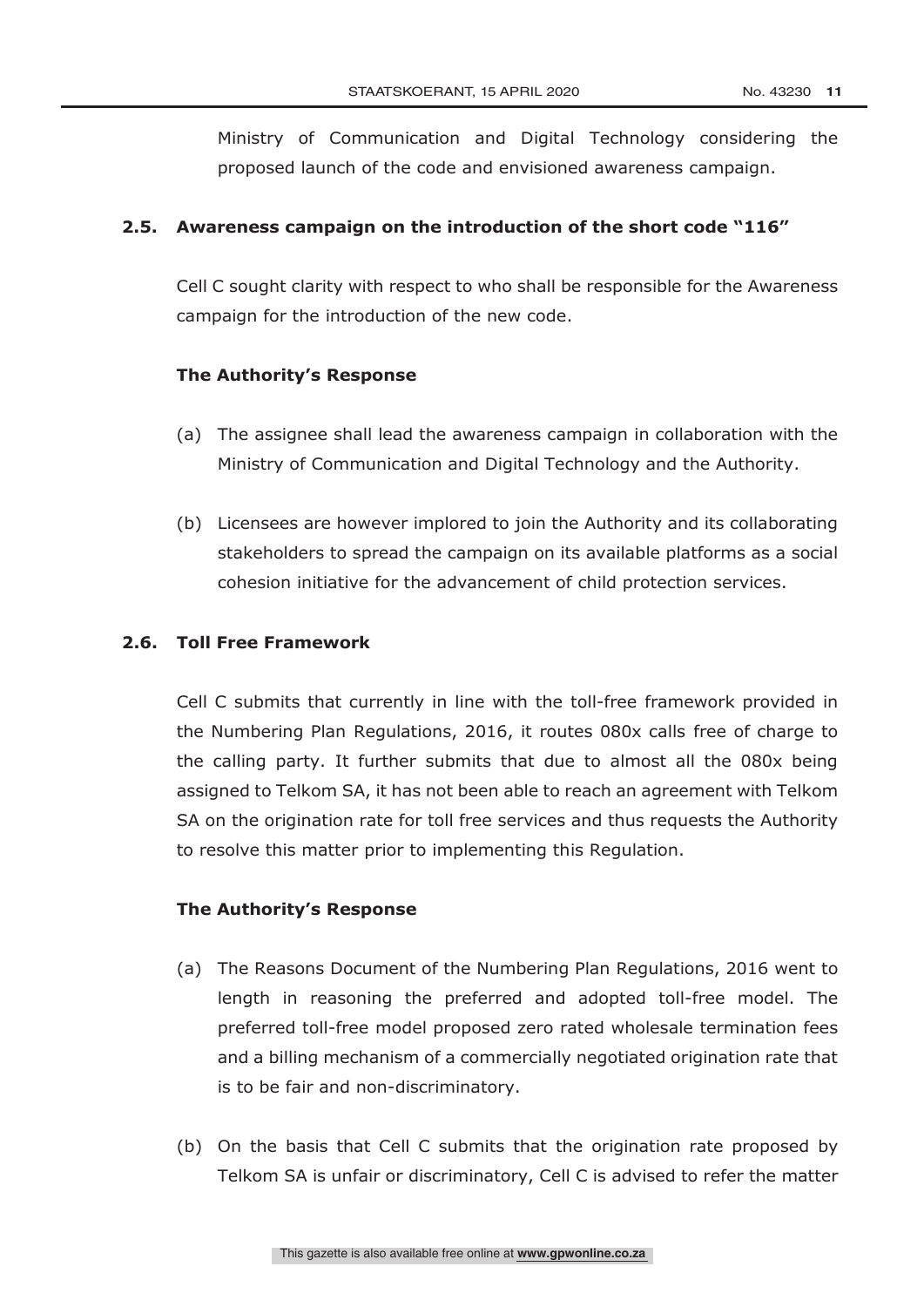to the Complaints and Compliance Committee for adjudication in line section 17C of the ICASA Act.

#### **3. AUTHORITY'S REASONS**

- **3.1.** In consideration of all the above, the Authority has resolved as follows:
	- (a) The Authority, has through the provisions of section 4(3)(i) of the ICASA Act, resolved to resolved to implement the mandating of the short code "116" for Child Helpline service;
	- (b) Mandating the short code "116" will not have any adverse effects on the National Numbering Plan and resources available within the short code framework;
	- (c) The Authority shall assign the short code "116" to Child Line SA through its elected network provider.
	- (d) The Authority has resolved to have a single number for Child Helpline services and thus the short code "116" shall be the exclusive number for the provision of Child Helpline services. This is to avoid confusion amongst users and duplication of numbering resources;
	- (e) The Authority reviewed the intention of its draft Notice regarding implementation timeline for the short code. As such, the Regulations will come into force three (3) months after the date of publication in which the short code "116" will be provisioned for Child Help Line service.
	- (f) Nine (9) months after the publication of the Regulations, the short code "116" will be the exclusive number for Child Helpline service. The nine months are as a result of the 3 months implementation of the Regulations as well as the 6 months parallel provision of both the short code "116" and the current 080 number utilized for Child Helpline services.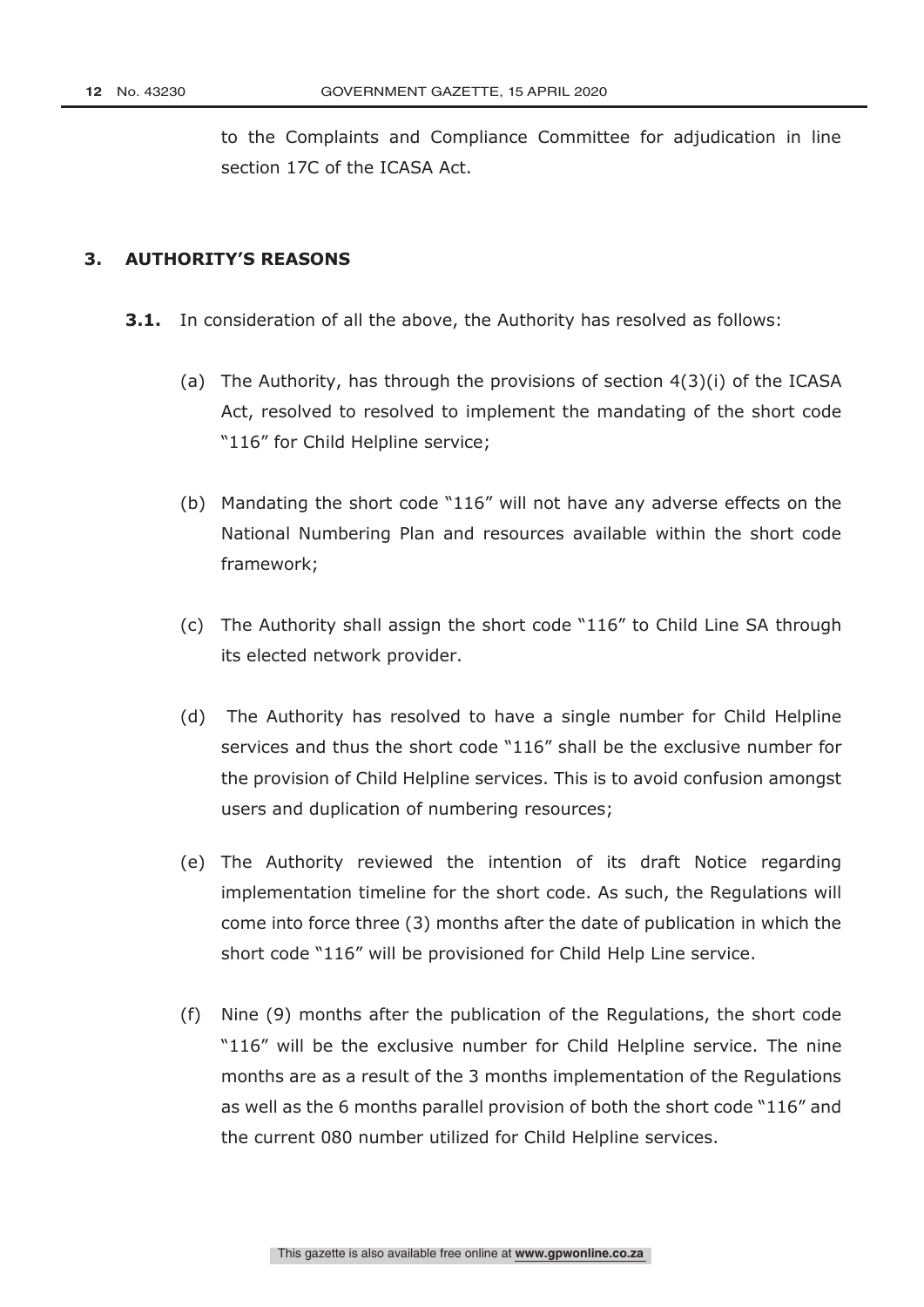(g) The awareness campaign shall be led by the respective assignee in collaboration with the Ministry of Communication and Digital Technology as well as the Authority.

# **4. MANDATING VS HARMONISATION**

- **4.1.** In the draft Regulations the Authority stated its intention to harmonize the short code "116". This in turn, and based on the submission received, created uncertainty as to the routing of communication to the short code "116".
- **4.2.** In terms of the Regulations harmonisation is defined to mean:

" *a number used to provide a service meeting a common description, as authorized by the Authority*".

**4.3.** Telkom understood this to have meant that calls to the short code "116" would be routed to each licensee's respective child help line service provider as stipulated in its submission. This was not the intention. The provision sought to ensure that communication to the short code "116" are routed to a single Child Helpline entity accredited by the Ministry responsible for the wellbeing and rights of Children.

# **Authority's Decision**

To give realization to the intended purpose of the amendment and to clarify the uncertainty created by the use of the term "harmonisation" in giving effect to the provision of the short code "116", the Regulations mandate the provision of the short code "116".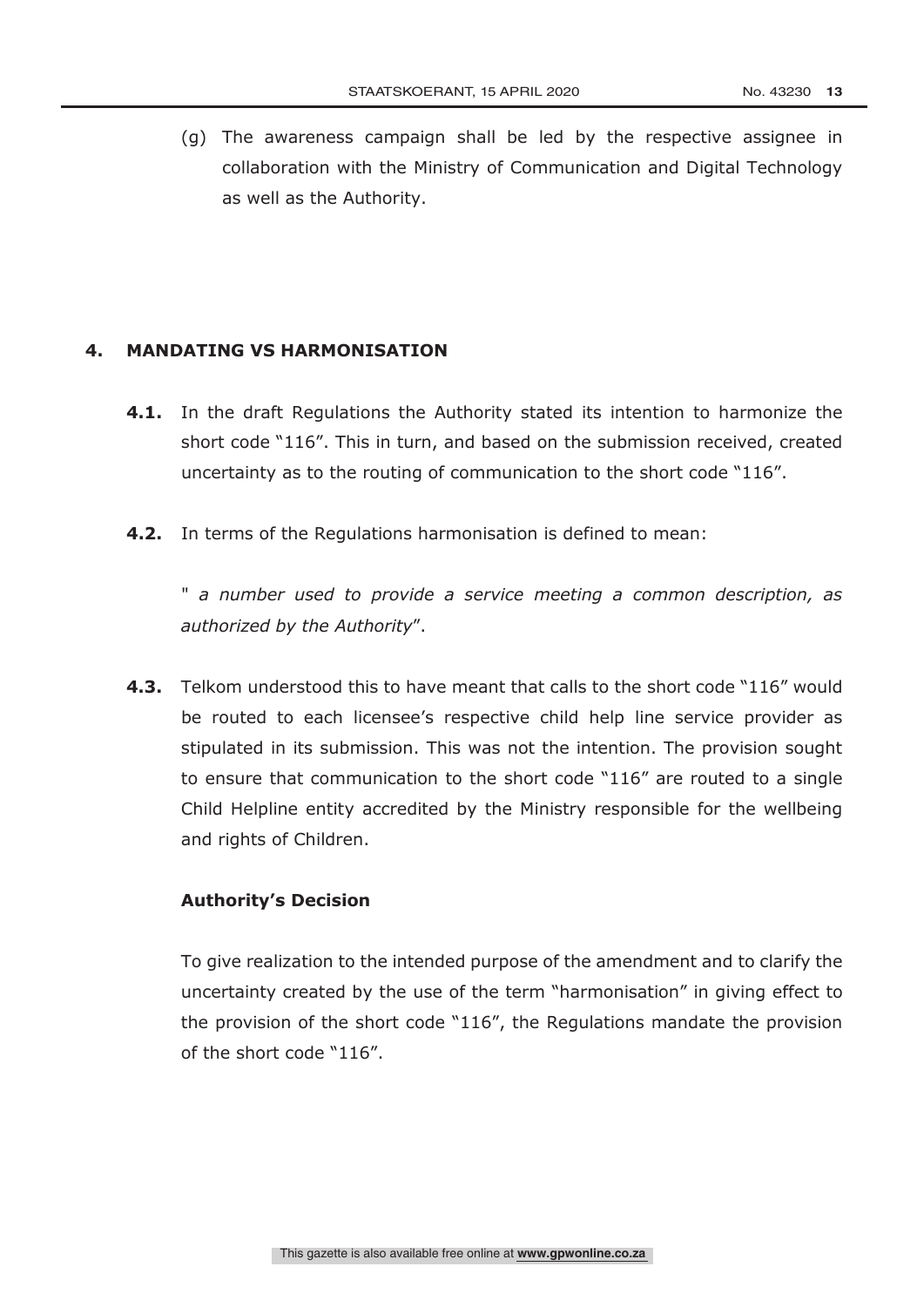This gazette is also available free online at **www.gpwonline.co.za**